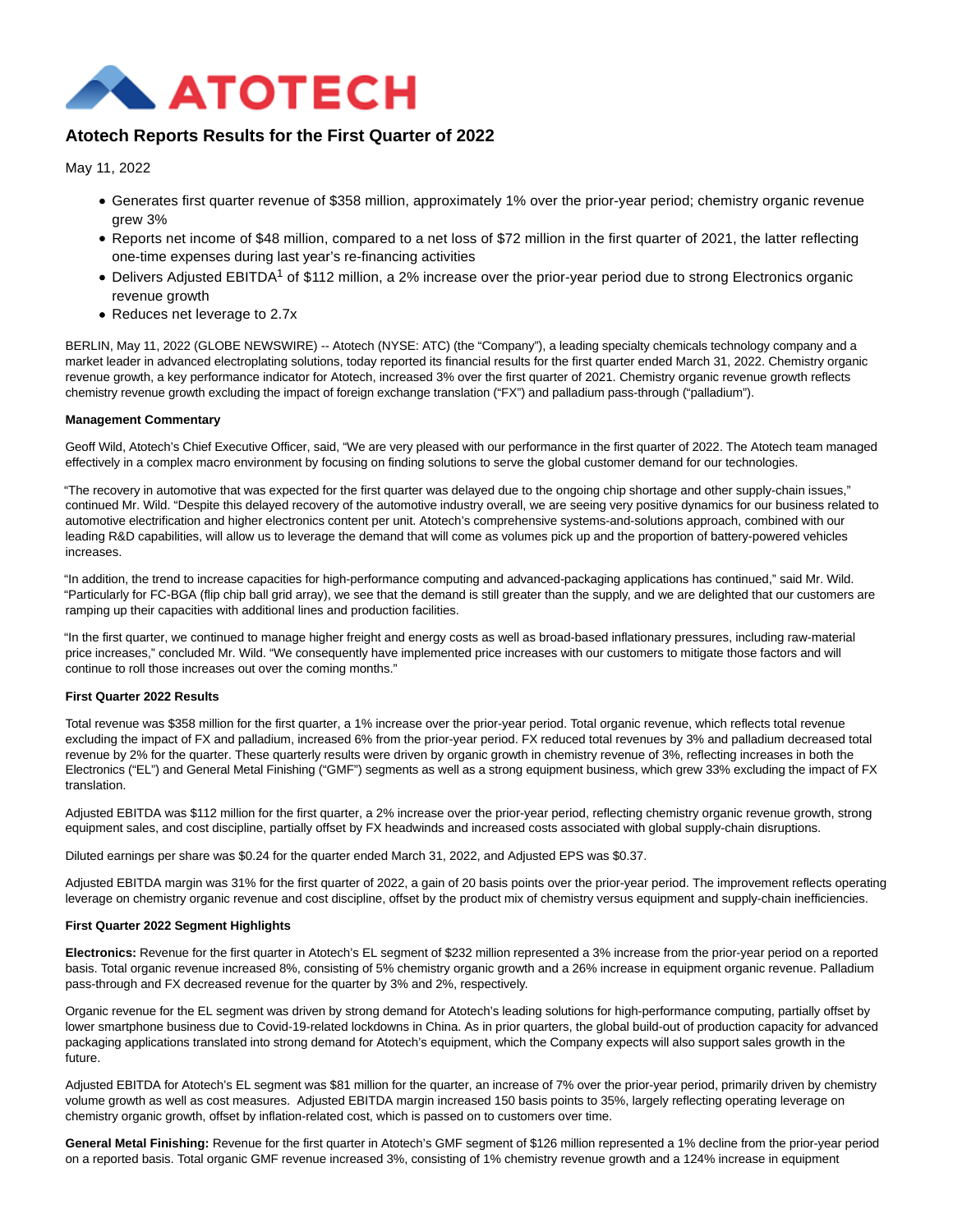revenue. Palladium and FX decreased revenue for the quarter by 1% and 4%, respectively.

GMF Chemistry revenue growth was affected by the delay in automotive recovery due to supply-chain issues caused by the Russia/Ukraine crisis, chip shortages, as well as Covid-19-related lockdowns in China. Other industry sectors continued to show strong growth in the first three months of the year.

Adjusted EBITDA for Atotech's GMF segment was \$31 million, a decrease of 10% over last year, reflecting the impact of inflation-related factors, which the Company is addressing through its pricing and other initiatives. Adjusted EBITDA margin decreased 250 basis points to 25%, mainly related to lower sales volumes and the additional cost of global supply-chain disruptions.

#### **Update Regarding Geopolitical Events and Palladium Sourcing**

Atotech noted that its direct exposure to Ukraine and Russia is currently expected to be immaterial to operations and financial results. Atotech does not source palladium directly from Russia or Ukraine; the majority of its palladium is from South Africa and recycling sources. Additionally, Atotech is continuing to pass the cost of palladium on to customers in order to mitigate the impact of price volatility on its results from operations.

### **MKS Transaction**

On July 1, 2021, Atotech announced that it had entered into a definitive agreement with MKS Instruments, Inc. ("MKS"), a global provider of technologies that enable advanced processes and improve productivity. Under the agreement, MKS will acquire Atotech for \$16.20 in cash and 0.0552 of a share of MKS common stock for each Atotech common share (the "MKS Transaction"). The MKS Transaction is to be effected by means of a scheme of arrangement under Article 125 of the Companies (Jersey) Law 1991 (as amended).

The MKS Transaction has been unanimously approved by the MKS and Atotech boards of directors, and each of the resolutions put to Atotech's shareholders at the court meeting and the general meeting convened in connection with the MKS Transaction, which were each held on November 3, 2021, were passed by the requisite majority of votes.

Atotech previously announced that it has agreed to extend the date for completing MKS's pending acquisition of Atotech to September 30, 2022, from March 31, 2022. The extension is intended to allow additional time for receipt of regulatory approval from China's State Administration for Market Regulation ("SAMR"). In addition to receiving approval from SAMR, the acquisition, which is to be effected by means of a scheme of arrangement under the laws of the Bailiwick of Jersey, is subject to obtaining the required sanction by the Royal Court of Jersey and the satisfaction of customary closing conditions.

#### **Conference Call**

In light of the pending transaction with MKS, Atotech will not host a conference call in connection with this report.

#### **Cautionary Statement Regarding Forward-Looking Statements**

This communication contains "forward-looking statements" within the meaning of the federal securities laws, including Section 27A of the Securities Act of 1933, as amended, and Section 21E of the Securities Exchange Act of 1934, as amended. In this context, forward-looking statements often address expected future business and financial performance and financial condition, and often contain words such as "expect," "anticipate," "intend," "plan," "believe," "seek," "see," "will," "would," "target," and similar expressions and variations or negatives of these words.

These forward-looking statements, which are subject to risks, uncertainties, and assumptions about us, may include projections of our future financial performance, our anticipated growth strategies, and anticipated trends in our business. These statements are only predictions based on our current expectations and projections about future events. There are important factors that could cause our actual results, level of activity, performance or achievements to differ materially from the results, level of activity, performance or achievements expressed or implied by the forward-looking statements, and such differences could be material. We undertake no obligation to publicly update or revise any forward-looking statements to reflect subsequent events or circumstances.

More information on potential factors that could affect Atotech's financial results is available in "Forward-Looking Statements", the "Risk Factors" and "Management's Discussion and Analysis of Financial Condition and Results of Operations" within Atotech's most recent Annual Report on Form 20-F, and in other documents that we have filed with, will file with, have furnished to, or will furnish to the U.S. Securities and Exchange Commission (the "SEC"), and such factors include, but are not limited to: the uncertainty of the magnitude, duration, geographic reach, impact on the global economy of the COVID-19 pandemic, as well as the current and potential travel restrictions, stay-at-home orders, and other economic restrictions implemented to address it; uncertainty, downturns, and changes in our target markets; foreign currency exchange rate fluctuations; reduced market acceptance and inability to keep pace with evolving technology and trends; loss of customers; increases in costs or reductions in the supplies of raw materials that may materially adversely affect our business, financial condition, and results of operations; our ability to provide products and services in light of changing environmental, health and safety, product liability, financial, and other legislation and regulation; our failure to compete successfully in product development; our ability to successfully execute our growth initiatives, business strategies, and operating plans; whether the secular trends we expect to drive growth in our business materialize to the degree we expect them to, or at all; material costs relating to environmental and health-and-safety requirements or liabilities; underfunded defined benefit pension plans; risk that the insurance we maintain may not fully cover all potential exposures; failure to comply with the anti-corruption laws of the United States and various international jurisdictions; tariffs, border adjustment taxes, or other adverse trade restrictions and impacts on our customers' value chains; political, economic, and legal uncertainties in China, the Chinese government's control of currency conversion and expatriation of funds, and the Chinese government's policy on foreign investment in China; regulations around the production and use of chemical substances that affect our products; the United Kingdom's withdrawal from the European Union; weak intellectual property rights in jurisdictions outside the United States; intellectual property infringement and product liability claims; our substantial indebtedness; our ability to obtain additional capital on commercially reasonable terms may be limited; risks related to our derivative instruments; our ability to attract, motivate, and retain senior management and qualified employees; increased risks to our global operations including, but not limited to, political instability, acts of terrorism, taxation, and unexpected regulatory and economic sanctions changes, including, for example, the recent Russia/Ukraine crisis and resulting sanctions against Russia and its economy and other impacts on the global economy, among other things; natural disasters that may materially adversely affect our business, financial condition, and results of operations; the inherently hazardous nature of chemical manufacturing that could result in accidents that disrupt our operations and expose us to losses or liabilities; damage to our brand reputation; Carlyle's ability to control our common shares; risks relating to the pending MKS Transaction, including that such transaction may not be consummated; any statements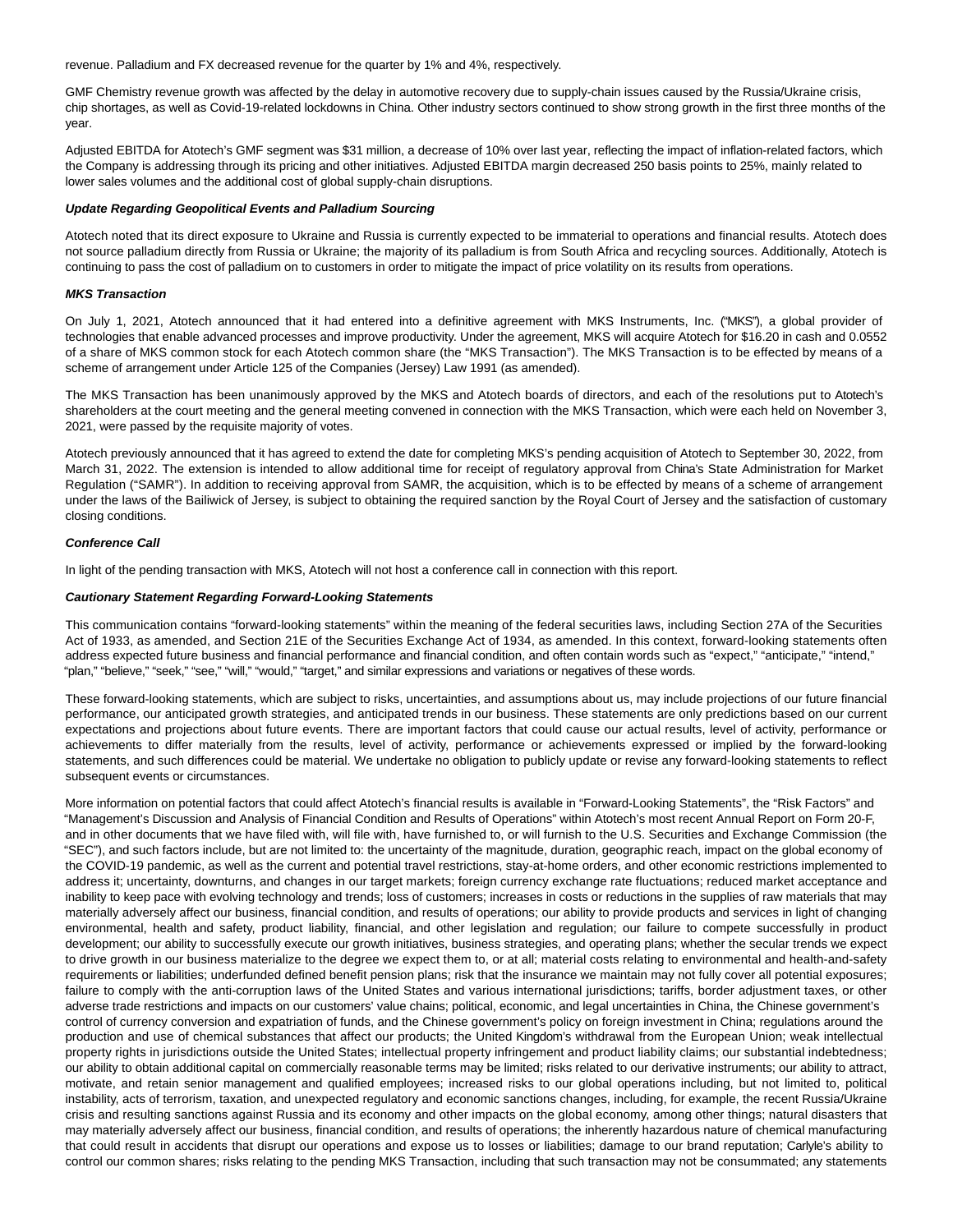of belief and any statements of assumptions underlying any of the foregoing; and other factors beyond our control.

## **Additional Information and Where to Find It**

Shareholders may obtain a free copy of the scheme document published by Atotech on September 28, 2021 in relation to the MKS Transaction (the "**Scheme Document**") and other documents Atotech files with the SEC (when available) through the website maintained by the SEC at [www.sec.gov.](https://www.globenewswire.com/Tracker?data=0wj9jFBfCOqkrPtDOrfVwDq55GOiJnyfEh5wrHA4vEy5gUdmi6V899dvnSZRI4pqrqxfEnlH48SHtPWuqVYlCQ==) The Scheme Document is also available free of charge on Atotech's investor relations website at [investors.atotech.com](https://www.globenewswire.com/Tracker?data=93Z0eACx6ZQ3vWOGUhVKxRjVo_1y3fc0NWxgqIwEf6EvDmEPFZpvf3mPoA6dgsy8mrEmyoS7x3r4HI6kJizKOAdvbixg4bG4mtX8EbT5fPA=) together with copies of materials it files with, or furnishes to, the SEC.

#### **No Offer or Solicitation**

This communication is for information purposes only and is not intended to and does not constitute, or form part of, an offer, invitation or the solicitation of an offer or invitation to purchase, otherwise acquire, subscribe for, sell or otherwise dispose of any securities, or the solicitation of any vote or approval in any jurisdiction, pursuant to the proposed MKS Transaction or otherwise, nor shall there be any sale, issuance or transfer of securities in any jurisdiction in contravention of applicable law.

The proposed MKS Transaction will be implemented solely pursuant to the scheme of arrangement, subject to the terms and conditions of the definitive agreement between MKS and Atotech, dated July 1, 2021, which contains the full terms and conditions of the proposed MKS Transaction.

#### **Non-IFRS Financial Measures**

\_\_\_\_\_\_\_\_\_\_\_\_\_\_\_\_\_\_\_\_\_\_\_\_\_\_\_\_\_\_\_\_\_\_\_

This communication contains certain non-IFRS financial measures designed to complement the financial information presented in accordance with IFRS because management believes such measures are useful to investors. However, our use of these non-IFRS financial measures may vary from that of others in our industry. Our non-IFRS metrics have limitations as analytical tools, and you should not consider them in isolation or as alternatives to consolidated net income (loss) or other performance measures derived in accordance with IFRS as measures of operating performance, operating cash flows or liquidity. The Company believes that these measures are important and supplement discussions and analysis of its results of operations and enhances an understanding of its operating performance. See the Appendix for a reconciliation of the non-IFRS financial measures.

## **About Atotech**

Atotech is a leading specialty chemicals technology company and a market leader in advanced electroplating solutions. Atotech delivers chemistry, equipment, software, and services for innovative technology applications through an integrated systems-and-solutions approach. Atotech solutions are used in a wide variety of end-markets, including smartphones and other consumer electronics, communications infrastructure, and computing, as well as in numerous industrial and consumer applications such as automotive, heavy machinery, and household appliances.

Atotech, headquartered in Berlin, Germany, has over 4,000 employees in more than 40 countries, with manufacturing operations across Europe, the Americas, and Asia. In 2021, the Company generated revenues of \$1.5 billion. With its well-established innovative strength and industry-leading global TechCenter network, Atotech delivers pioneering solutions combined with unparalleled on-site support for over 8,000 customers worldwide. For more information about Atotech, please visit us a[t atotech.com.](https://www.globenewswire.com/Tracker?data=3OHOTFF7pK0buopyaH66OE-3AtTAxr6jK2YW9vyCcMSrRcNQSW2u0mXsWNp5gRjpioXf41nn-iiiKT8LKVjEkw==)

 $1$  Adjusted EBITDA is a non-IFRS financial measure. Adjusted EBITDA should be considered in addition to, but not as a substitute for, the information provided in accordance with IFRS. A reconciliation for adjusted EBITDA to the most directly comparable IFRS financial measure is provided in the Reconciliation of Adjusted EBITDA to Consolidated Net Income (Loss) table.

### **Financial Statement Tables**

#### **ATOTECH LIMITED**

Consolidated Statements of Comprehensive Income/(Loss)

|                                                        | Three months ended<br>(unaudited) |    |                   |  |  |
|--------------------------------------------------------|-----------------------------------|----|-------------------|--|--|
| (\$ in millions), except earnings per share            | March 31,<br>2022                 |    | March 31,<br>2021 |  |  |
| Revenue                                                | \$<br>358.0                       | \$ | 353.1             |  |  |
| Cost of sales, excluding depreciation and amortization | (174.1)                           |    | (167.0)           |  |  |
| Depreciation and amortization                          | (42.6)                            |    | (44.6)            |  |  |
| Selling, general and administrative expenses           | (64.9)                            |    | (68.3)            |  |  |
| Research and development expenses                      | (12.1)                            |    | (12.3)            |  |  |
| Restructuring benefit (expenses)                       | 0.1                               |    | (0.1)             |  |  |
| <b>Operating profit (loss)</b>                         | 64.3                              |    | 60.9              |  |  |
| Interest expense                                       | (13.8)                            |    | (64.1)            |  |  |
| Other income (expense), net                            | 16.8                              |    | (58.6)            |  |  |
| Income (loss) before income taxes                      | 67.3                              |    | (61.7)            |  |  |
| Income tax expense                                     | (19.5)                            |    | (9.9)             |  |  |
| <b>Consolidated net income (loss)</b>                  | 47.8                              |    | (71.6)            |  |  |
| Earnings per share                                     |                                   |    |                   |  |  |
| Basic earnings (loss) per share                        | 0.25                              |    | (0.55)            |  |  |
| Diluted earnings (loss) per share                      | 0.24                              |    | (0.55)            |  |  |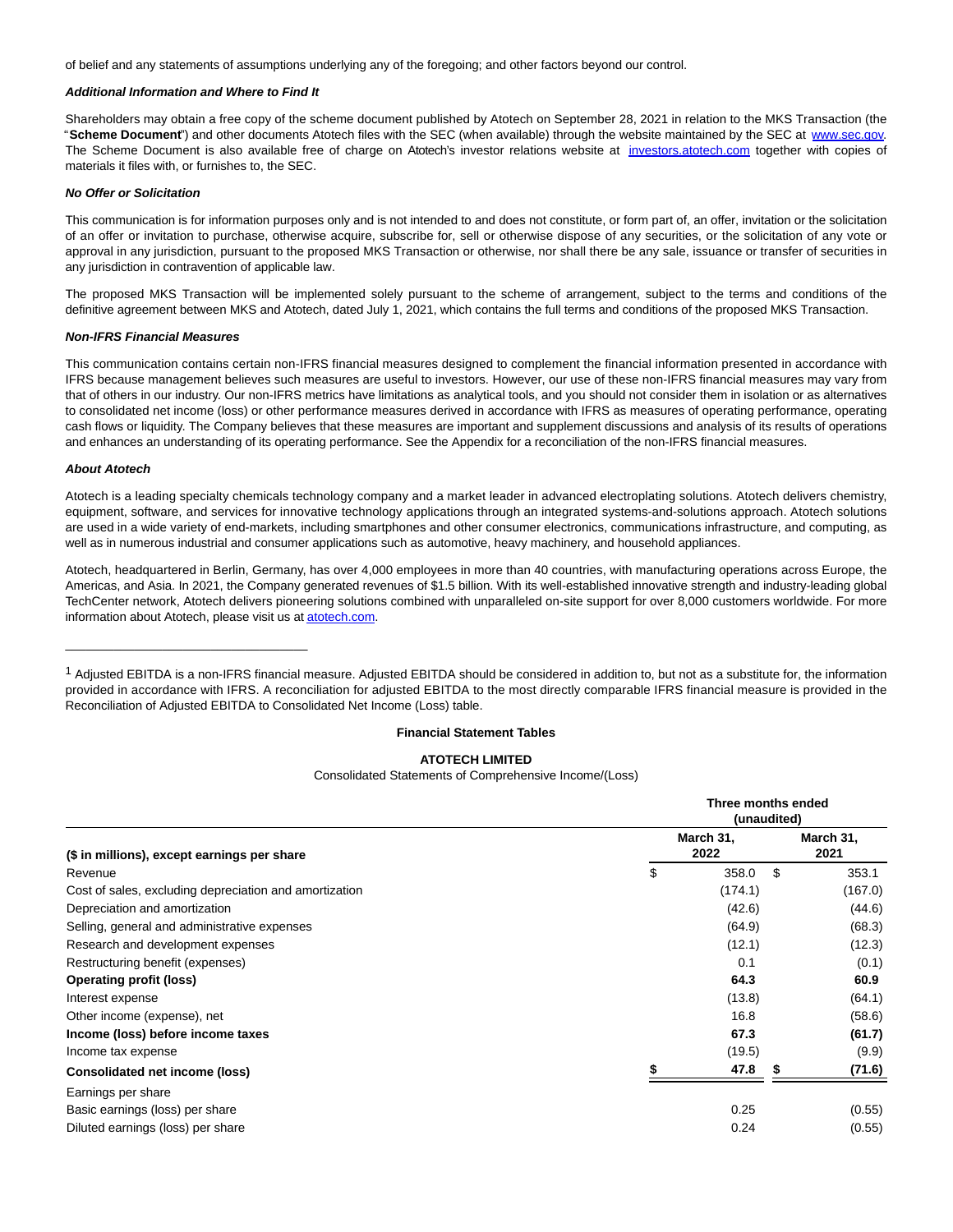|                                                                            | Three months ended<br>(unaudited) |   |                   |  |
|----------------------------------------------------------------------------|-----------------------------------|---|-------------------|--|
| (\$ in millions)                                                           | March 31,<br>2022                 |   | March 31,<br>2021 |  |
| Consolidated net income (loss)                                             | \$<br>47.8                        | S | (71.6)            |  |
| Other comprehensive income (loss)                                          |                                   |   |                   |  |
| Actuarial gains and losses                                                 | 16.5                              |   | 11.4              |  |
| Tax effect                                                                 | (4.8)                             |   | (3.4)             |  |
| Items not potentially reclassifiable to statement of income                | 11.6                              |   | 8.0               |  |
| Currency translation adjustment                                            | (29.8)                            |   | (63.1)            |  |
| Hedge reserve                                                              |                                   |   | 0.1               |  |
| Thereof: Income (cost) of Hedging (OCI II)                                 |                                   |   | 1.3               |  |
| Items potentially reclassifiable to statement of income (loss), net of tax | (29.8)                            |   | (63.0)            |  |
| Total other comprehensive income (loss), net amount                        | \$<br>$(18.2)$ \$                 |   | (54.9)            |  |
| Comprehensive income (loss)                                                | 29.6                              |   | (126.5)           |  |

#### **ATOTECH LIMITED**

Consolidated Statements of Financial Position

|                                                    |                | As of        |               |  |  |  |
|----------------------------------------------------|----------------|--------------|---------------|--|--|--|
|                                                    | March 31, 2022 |              | Dec. 31, 2021 |  |  |  |
| (\$ in millions)                                   | (unaudited)    |              | (audited)     |  |  |  |
| <b>Assets</b>                                      |                |              |               |  |  |  |
| <b>Non-current assets</b>                          |                |              |               |  |  |  |
| Property, plant and equipment                      | \$             | 316.8 \$     | 328.9         |  |  |  |
| Intangible assets                                  |                | 1,304.9      | 1,343.0       |  |  |  |
| Goodwill                                           |                | 780.0        | 786.9         |  |  |  |
| Right-of-use assets                                |                | 81.5         | 83.4          |  |  |  |
| Other financial assets                             |                | 23.2         | 8.9           |  |  |  |
| Other non-financial assets                         |                | 3.0          | 3.5           |  |  |  |
| <b>Total non-current assets</b>                    |                | 2,509.3      | 2,554.7       |  |  |  |
| <b>Current assets</b>                              |                |              |               |  |  |  |
| Inventories                                        |                | 211.9        | 185.8         |  |  |  |
| Trade receivables                                  |                | 281.7        | 290.4         |  |  |  |
| Other financial assets                             |                | 21.3         | 18.9          |  |  |  |
| Other non-financial assets                         |                | 32.9         | 24.4          |  |  |  |
| Tax assets                                         |                | 32.1         | 51.2          |  |  |  |
| Cash and cash equivalents                          |                | 373.6        | 371.6         |  |  |  |
| <b>Total current assets</b>                        |                | 953.6        | 942.3         |  |  |  |
| <b>Total assets</b>                                | \$             | 3,462.9 \$   | 3,496.9       |  |  |  |
| Liabilities & shareholders' equity                 |                |              |               |  |  |  |
| Shareholders' equity                               |                |              |               |  |  |  |
| Common shares and preferred shares                 |                | 19.5         | 19.5          |  |  |  |
| Paid-in surplus and retained earnings              |                | 870.5        | 819.5         |  |  |  |
| Currency translation adjustment and other reserves |                | 39.2         | 57.3          |  |  |  |
| Total shareholders' equity                         |                | 929.1        | 896.3         |  |  |  |
| <b>Non-current liabilities</b>                     |                |              |               |  |  |  |
| Borrowings                                         | \$             | $1,533.7$ \$ | 1,540.9       |  |  |  |
| Deferred tax liabilities                           |                | 301.0        | 306.1         |  |  |  |
| Employee benefits                                  |                | 124.1        | 143.4         |  |  |  |
| Provisions                                         |                | 8.4          | 9.3           |  |  |  |
| Lease liabilities                                  |                | 50.4         | 52.1          |  |  |  |
| Other financial liabilities                        |                | 0.0          | 0.1           |  |  |  |
| <b>Total non-current liabilities</b>               |                | 2,017.6      | 2,052.0       |  |  |  |
| <b>Current liabilities</b>                         |                |              |               |  |  |  |
| <b>Borrowings</b>                                  |                | 10.7         | 10.7          |  |  |  |
| Trade payables                                     |                | 242.2        | 259.2         |  |  |  |
| <b>Tax liabilities</b>                             |                | 75.6         | 93.0          |  |  |  |
| Lease liabilities                                  |                | 11.6         | 12.1          |  |  |  |
| Other financial liabilities                        |                | 10.4         | 11.5          |  |  |  |
| Other non-financial liabilities                    |                | 148.8        | 146.2         |  |  |  |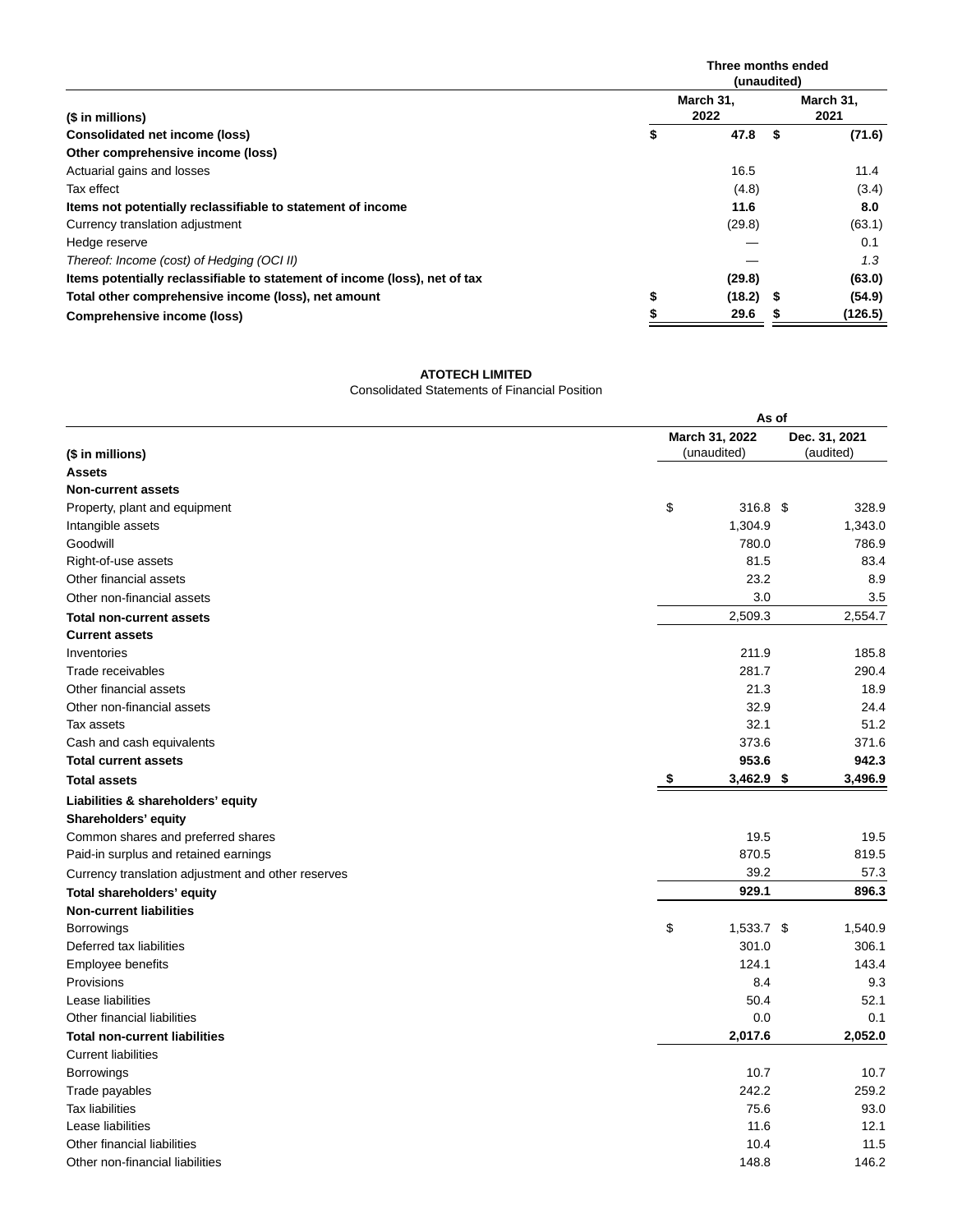| Provisions                               |              | 16.1    |
|------------------------------------------|--------------|---------|
| Total current liabilities                | 516.2        | 548.7   |
| Total liabilities & shareholders' equity | $3.462.9$ \$ | 3,496.9 |

# **ATOTECH LIMITED**

# Consolidated Statement of Cash Flows

|                                                                                      |                | Three months ended<br>(unaudited) |                |  |  |
|--------------------------------------------------------------------------------------|----------------|-----------------------------------|----------------|--|--|
| (\$ in millions)                                                                     | March 31, 2022 |                                   | March 31, 2021 |  |  |
| <b>Operating activities</b>                                                          |                |                                   |                |  |  |
| Consolidated net income (loss)                                                       | \$             | 47.8                              | \$<br>(71.6)   |  |  |
| Adjustments to reconcile net income (loss) to cash provided by operating activities: |                |                                   |                |  |  |
| Depreciation and amortization                                                        |                | 42.6                              | 44.6           |  |  |
| Income taxes and changes in non-current provisions                                   |                | 19.2                              | 10.1           |  |  |
| (Gains)/losses on disposals of assets                                                |                | 0.0                               | 0.1            |  |  |
| Net (gain)/loss on financial instruments at fair value                               |                | (16.3)                            | 67.0           |  |  |
| Accrued financial interest costs                                                     |                | 12.7                              | 31.2           |  |  |
| Amortization of deferred financing cost, including original issuance discounts       |                | 0.8                               | 32.9           |  |  |
| Interest paid                                                                        |                | (12.3)                            | (27.7)         |  |  |
| Taxes paid                                                                           |                | (25.8)                            | (38.7)         |  |  |
| Other                                                                                |                | (6.1)                             | (10.8)         |  |  |
| (Increase)/decrease in inventories                                                   |                | (28.1)                            | (21.8)         |  |  |
| (Increase)/decrease in trade receivables                                             |                | 7.0                               | 10.0           |  |  |
| Increase/(decrease) in trade payables                                                |                | (14.1)                            | (16.3)         |  |  |
| Changes in other assets and liabilities                                              |                | (4.8)                             | (8.5)          |  |  |
| Cash flow provided by operating activities                                           |                | 22.5                              | 0.4            |  |  |
| <b>Investing activities</b>                                                          |                |                                   |                |  |  |
| Intangible assets and property, plant and equipment additions                        |                | (8.9)                             | (11.5)         |  |  |
| Proceeds from disposals of intangible assets and property, plant and equipment       |                | 0.1                               | 0.1            |  |  |
| Cash flow used in investing activities                                               |                | (8.7)                             | (11.4)         |  |  |
| <b>Financing activities</b>                                                          |                |                                   |                |  |  |
| <b>Issuance of shares</b>                                                            |                |                                   | 472.7          |  |  |
| Issuance of non-current debt                                                         |                |                                   | 100.0          |  |  |
| Repayment of non-current debt                                                        |                | (3.4)                             | (648.9)        |  |  |
| Changes in current borrowings and bank debt                                          |                | (0.7)                             |                |  |  |
| Changes in current financial assets and liabilities                                  |                | 1.2                               | (4.0)          |  |  |
| Payment of lease liabilities                                                         |                | (3.7)                             | (3.9)          |  |  |
| Cash flow used in financing activities                                               |                | (6.6)                             | (84.2)         |  |  |
| Net (decrease)/increase in cash and cash equivalents                                 |                | 7.2                               | (95.2)         |  |  |
| Effect of exchange rates                                                             |                | (5.1)                             | (8.1)          |  |  |
| Cash and cash equivalents at the beginning of the period                             |                | 371.6                             | 320.1          |  |  |
| Cash and cash equivalents at the end of the period                                   | \$             | 373.6                             | \$<br>216.8    |  |  |

# **ATOTECH LIMITED**

Revenue Data

|                                             | Three months ended<br>(unaudited) |                |       |  |
|---------------------------------------------|-----------------------------------|----------------|-------|--|
| (\$ in millions)                            | March 31, 2022                    | March 31, 2021 |       |  |
| Type of goods or service                    |                                   |                |       |  |
| Chemistry revenue                           | \$<br>$312.2$ \$                  |                | 317.0 |  |
| Equipment revenue                           | 45.7                              |                | 36.1  |  |
| Total revenue from contracts with customers | 358.0                             |                | 353.1 |  |
| Geographical market                         |                                   |                |       |  |
| Asia                                        | 246.5                             |                | 237.7 |  |
| Europe                                      | 77.7                              |                | 84.5  |  |
| Americas                                    | 33.8                              |                | 30.9  |  |
| Total revenue from contracts with customers | 358.0 <sup>5</sup>                |                | 353.1 |  |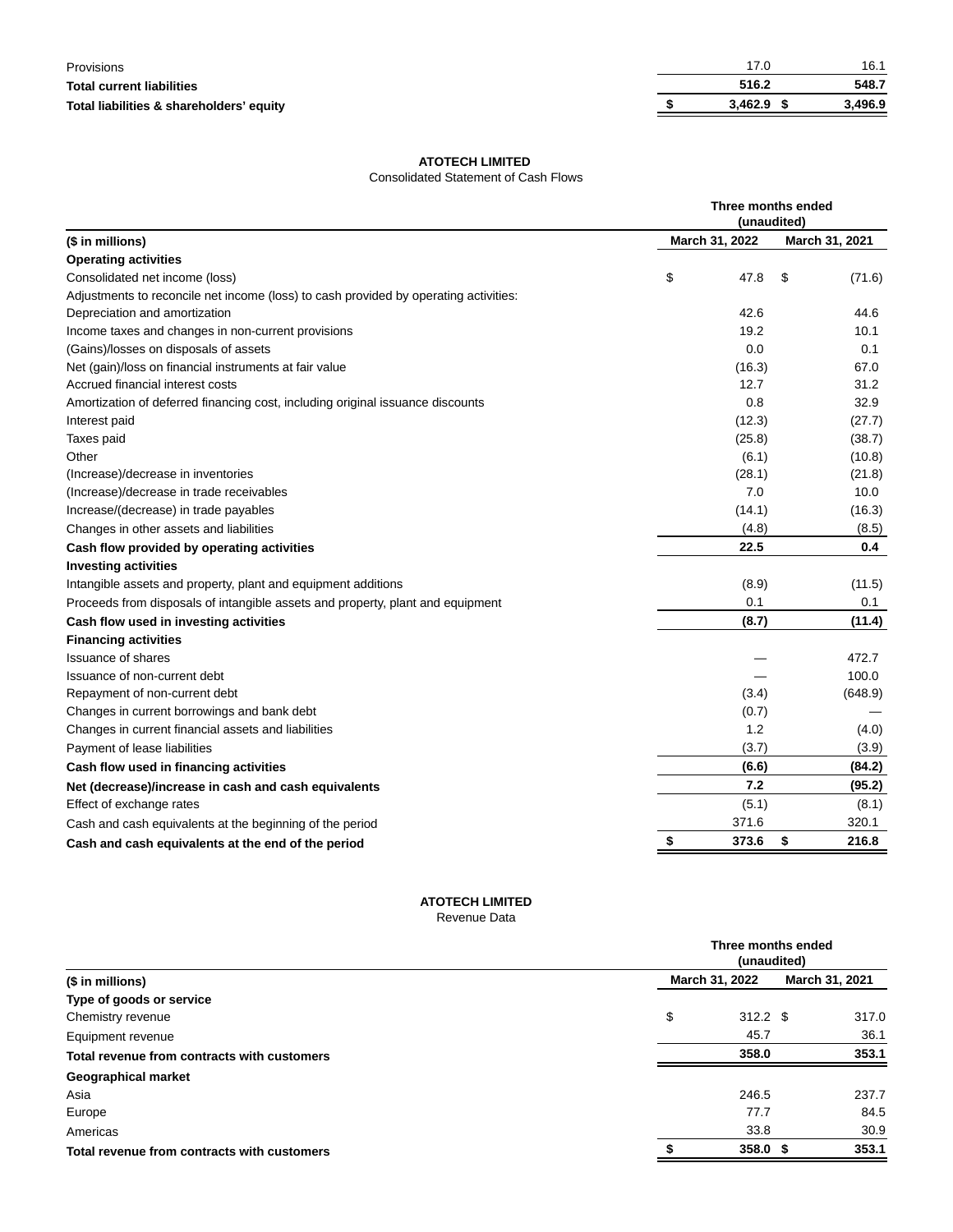#### **ATOTECH LIMITED** Segment Data

| (\$ in millions)          |       |                | Three months ended<br>(unaudited) |                |            |       |
|---------------------------|-------|----------------|-----------------------------------|----------------|------------|-------|
|                           |       | March 31, 2022 |                                   | March 31, 2021 |            |       |
|                           | EL    | <b>GMF</b>     | Total                             | EL             | <b>GMF</b> | Total |
| Revenue                   | 231.8 | $126.1$ \$     | 358.0                             | 225.6          | $127.5$ \$ | 353.1 |
| thereof Chemistry revenue | 191.9 | 120.4          | 312.2                             | 192.2          | 124.9      | 317.0 |
| thereof Equipment revenue | 40.0  | 5.8            | 45.7                              | 33.4           | 2.7        | 36.1  |
| Segment Adjusted EBITDA   | 81.3  | 31.1           | 112.4                             | 75.7           | 34.6       | 110.3 |

#### **ATOTECH LIMITED**

#### Reconciliation of Adjusted EBITDA to Consolidated Net Income (Loss)

|                                                              |    | Three months ended<br>(unaudited) |      |                |  |
|--------------------------------------------------------------|----|-----------------------------------|------|----------------|--|
| (\$ in millions)                                             |    | March 31, 2022                    |      | March 31, 2021 |  |
| Consolidated net income (loss)                               | S  | 47.8                              | - \$ | (71.6)         |  |
| Interest expense, net                                        |    | (1.2)                             |      | 58.6           |  |
| Income taxes                                                 |    | 19.5                              |      | 9.9            |  |
| Depreciation and amortization (excluding impairment charges) |    | 42.5                              |      | 45.1           |  |
| <b>EBITDA</b>                                                | \$ | 108.6                             | S    | 42.0           |  |
| Non-cash adjustments <sup>(a)</sup>                          |    | 3.3                               |      | 79.4           |  |
| Foreign exchange loss(b)                                     |    | (0.7)                             |      | (16.3)         |  |
| Restructuring <sup>(c)</sup>                                 |    | (0.1)                             |      | 0.1            |  |
| Transaction related costs <sup>(d)</sup>                     |    | 0.9                               |      | 4.4            |  |
| Management fee <sup>(e)</sup>                                |    | 0.5                               |      | 0.5            |  |
| COVID-19 adjustment <sup>(f)</sup>                           |    |                                   |      | 0.2            |  |
| <b>Adjusted EBITDA</b>                                       |    | 112.4                             | S    | 110.3          |  |
| thereof EL Segment Adjusted EBITDA                           |    | 81.3                              | \$   | 75.7           |  |
| thereof GMF Segment Adjusted EBITDA                          |    | 31.1                              | \$   | 34.6           |  |

(a) Eliminates the impact of (1) share-based compensation expenses, (2) losses on the sale of fixed assets, (3) impairment charges, (4) mark to market adjustments related to our foreign currency derivatives entered into in connection with certain redenomination transactions not linked to underlying individual transactions and bifurcated embedded derivatives related to certain redemption features of the Opco Notes and Holdco Notes, and (5) valuation adjustments from the revaluation of the earn-out liability initially recognized in 2019. The dollar value of these non-cash adjustments for each period presented above is set forth below:

|                                    |   | Three months ended<br>(unaudited) |    |                |  |
|------------------------------------|---|-----------------------------------|----|----------------|--|
| (\$ in millions)                   |   | March 31, 2022                    |    | March 31, 2021 |  |
| Share-based compensation           | จ | 3.2                               | \$ | 0.2            |  |
| Losses on the sale of fixed assets |   | (0.0)                             |    | 0.2            |  |
| Impairment charges                 |   | 0.2                               |    | (0.5)          |  |
| Mark-to-market adjustments         |   | (0.6)                             |    | 81.0           |  |
| Valuation adjustments              |   | 0.6                               |    | (1.5)          |  |
| Non-cash adjustments               |   | 3.3                               |    | 79.4           |  |

(b) Eliminates net foreign currency transactional gains and losses on balance sheet items.

(c) Eliminates charges resulting from restructuring activities principally from the Company's cost reduction efforts.

(d) Reflects an adjustment to eliminate (1) IPO-related costs linked to the existing equity, and (2) professional fees paid to third-party advisors in connection with the implementation of strategic initiatives.

(e) Reflects an adjustment to eliminate fees paid to Carlyle. The consulting agreement pursuant to which management fees are paid to Carlyle will terminate on the earlier of (i) the third anniversary of the IPO and (ii) the date upon which Carlyle ceases to own more than ten percent of the outstanding voting securities of the Company. Management does not view these fees as indicative of the Company's operational performance and the removal of these fees from Adjusted EBITDA is consistent with the calculation of similar measures under our old senior secured credit facilities and our new credit agreement as well as the indentures that previously governed the Holdco Notes and Opco Notes.

(f) Eliminates charges in connection with masks, sanitizers, and other COVID-19 related expenses at certain plant and office locations.

# **ATOTECH LIMITED**